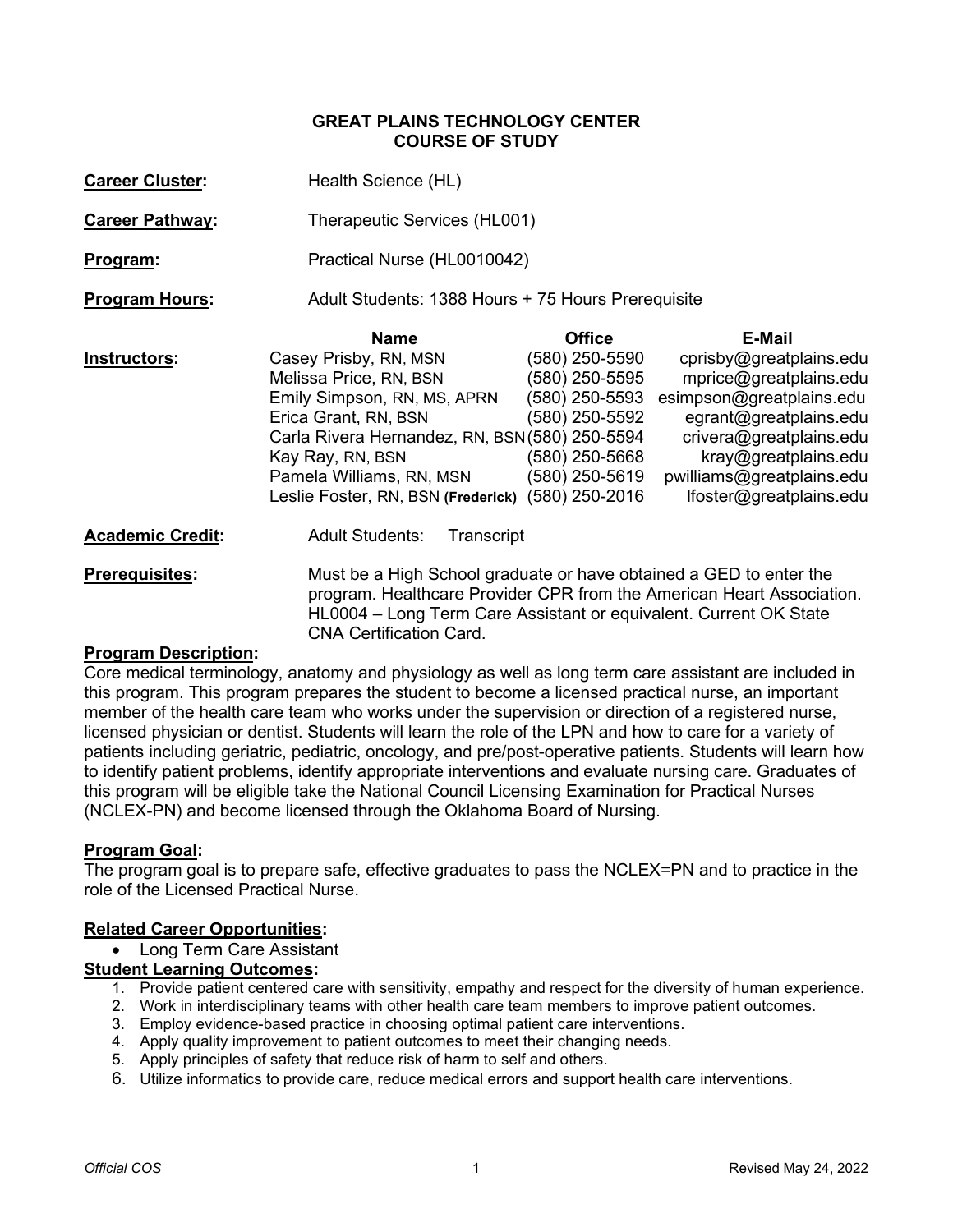## **DESCRIPTION OF COURSES**

**Course # Course Name Theory/Lab Clinical Total**

**HL00342 Core Medical Terminology 45 0 45** Medical Terminology is designed to develop in the students a working knowledge of the language of medicine. Students acquire word building skills by learning prefixes, suffixes, roots and abbreviations. By relating terms to body systems, students identify proper uses of words in a medical environment. Knowledge of medical terminology enhances students' ability to successfully secure employment or pursue advanced education in healthcare.

**HL00046 Anatomy & Physiology for Practical Nursing 120 0 120** Anatomy and Physiology for Practical Nursing is the study of the structures and functions of the human body. The areas studied are an integration of biology and chemistry and include, but are not limited to: Organization of the Body; Chemical Basis for Life; Cells & Tissues; Integumentary System; Skeletal System; Muscular System; Nervous System; Endocrine System; Blood, Circulatory System; Lymphatic and Immune System; Respiratory System; Digestive System and Metabolism; Urinary System, and Reproductive System. The course may include laboratory experiences.

# **HL00097 Introduction to Nursing 40 0 40**

This course focuses on the use of nursing related concepts by practical nurses as providers of care and members of the discipline in collaboration with health team members. Emphasis is placed on the Concepts of Adult Learning; Communication; Professionalism; Nursing Ethics and Law; Wellness; Holistic Care; and Health Care Delivery Systems.

# **HL00098 Fundamentals of Nursing 160 0 160**

This course is an introduction to nursing care. Topics include safety; asepsis; focused assessment; documentation; nursing process; admission, transfer and discharge; pain, comfort and sleep; geriatric care; basic nutrition; mobility; care of the dying patient; therapeutic proceduress and surgery; wound care; heat and cold; phlebotomy; respiratory care; urinary care; digestive care and skills competency. Emphasis will be given to the practical nursing student developing critical thinking skills, recognizing legal/ethical responsibilities, acting as a patient advocate, maintaining positive patient/colleague relationships, and by implementing appropriate standards of care.

# **HL00099 Clinical Nursing I 0 80 80**

Clinical Nursing I is an introduction to the clinical setting. It provides an opportunity for the student to apply knowledge and skills acquired in theory to the holistic care of the patient. Care will be provided to patients across the lifespan with a focus on the geriatric. Supervised clinical experiences may be provided in long term care, acute care and extended care facilities. These expereinces include mastery of basic nursing skills.

# **HL00093 Clinical Nursing II 0 224 224**

Clinical Nursing II focuses on the care in a diverse patient population across the lifespan. It provides as opportunity for the student to apply knowledge and skills acquired in theory and clinical courses. Clinical rotations may include: long term care, community health, and acute care.

# **HL00100 Pharmacology and Intravenous Therapy Skills 66 0 66**

This course provides instruction in basic pharmacology and medication administration skills, including IV therapy, as well as skills needed for safe and effective medication administration. A brief introduction to fluid and electrolyte balance will be included. Content includes components of medication preparation

#### *Official COS* 2 Revised May 24, 2022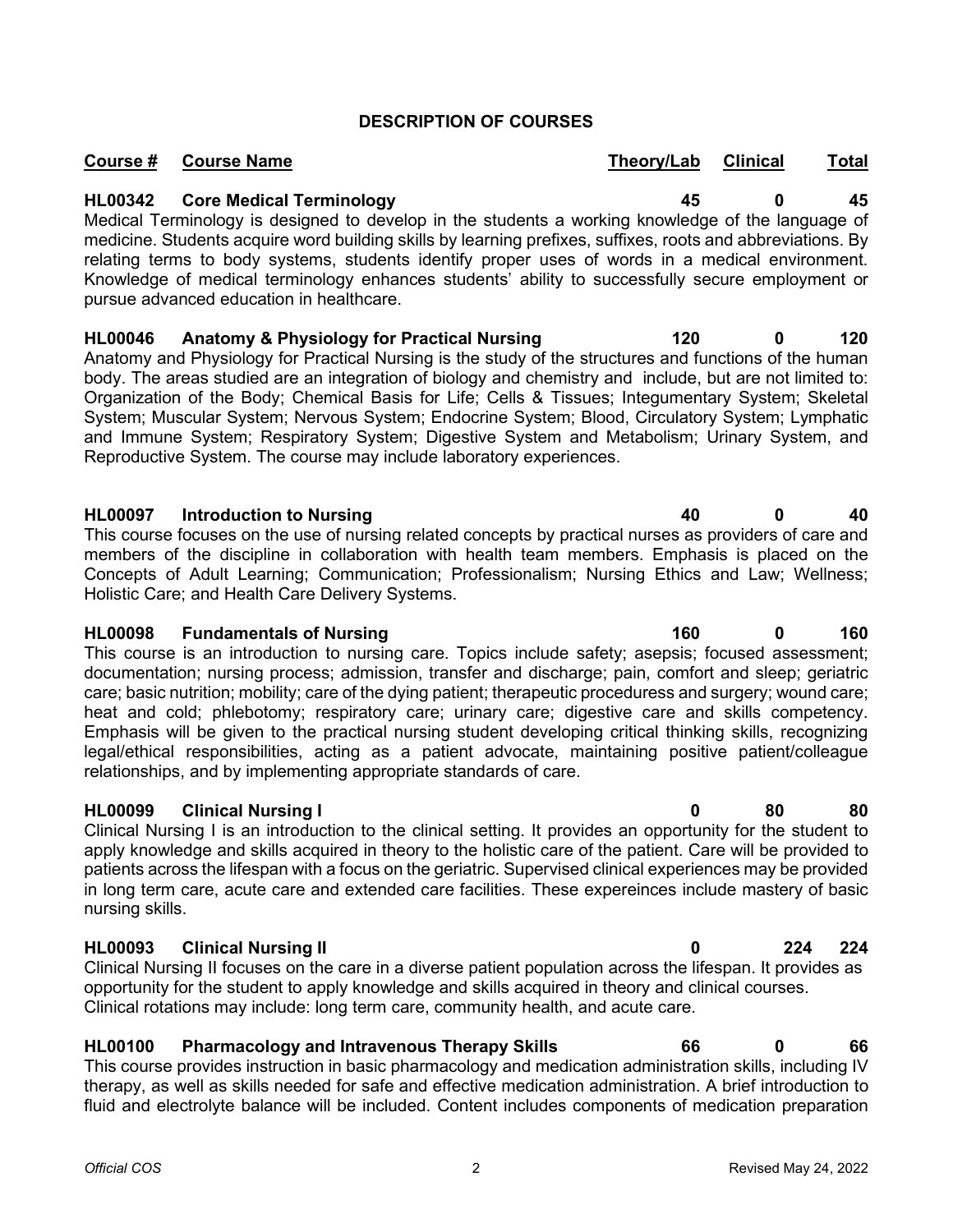and administration including the essential knowledge needed to adequately contribute to the assessment and evaluation of the effect of medication on clients across the lifespan.

## **HL00101 Medical Surgical Nursing I 78 0 78**

Medical Surgical Nursing I addresses disorders while incorporating concepts from previous courses. This course focuses on deviations of health in adults. Student will learn how the nursing process guides the holistic care of the individual. The body systems included in this course are: Integumentary; Musculoskeletal; Respiratory; Cardiac; Vascular, Hematology and Immune.

**HL00102 Medical Surgical Nursing II 78 0 78** Medical Surgical Nursing II continues to address disorders while incorporating concepts from previous courses. The course focuses on diviations of health in adults. Students will learn how the nursing process guides the holistic care of the individual. The body systems included in this course are: Sensory; Neurology; Digestive; Endocrine; Urinary; Reproductive and Oncology.

### **HL00356 Clinical Nursing III 0 232 232**

Clinical Nursing III focuses on the care in a diverse patient population across the lifespan. It provides an opportunity for the student to apply knowledge and skills acquired in previous theory and clinical courses. Clinical rotations may include: long term care, community health, and acute care. The clinical experiences will include maternal-newborn, pediatric and mental health nursing.

### **HL00088 Maternal/Newborn Nursing 45 0 45**

Maternal Newborn Nursing is designed to familiarize the student with the holistic approach to care for the antepartum, intrapartum, postpartum patient and the neonate. The normal processes of conception, fetal development, labor and delivery, postpartum period, and family involvement will be included. The course includes the care of the normal patient and newborn as well as those with complications.

### **HL00087 Pediatric Nursing 45 0 45**

Pediatric Nursing course expands upon the concepts learned in Medical Surgical Nursing to address disorders specific to pediatric patients. The student will be able to relate normal growth and development, concepts of wellness and needs of the hospitalized child. The physical, emotional, social needs of the pediatric patient and their family will be explored.

### **HL00090 Mental Health Nursing 40 0 40**

This course presents an introduction to Mental Health Nursing. The course provides an introduction to mental health care and prevalent mental health disorders.

# **HL00089 Clinical Nursing IV 0 120 120**

Leadership and delegation skills are enhanced as the student functions in the role of team leader. The course assists the student to prepare to independently assume the role of the LPN in professional practice.

# **HL00091 Transition to Practice 15 0 15**

This course provides concepts related to the transition from student to licensed practical nurse.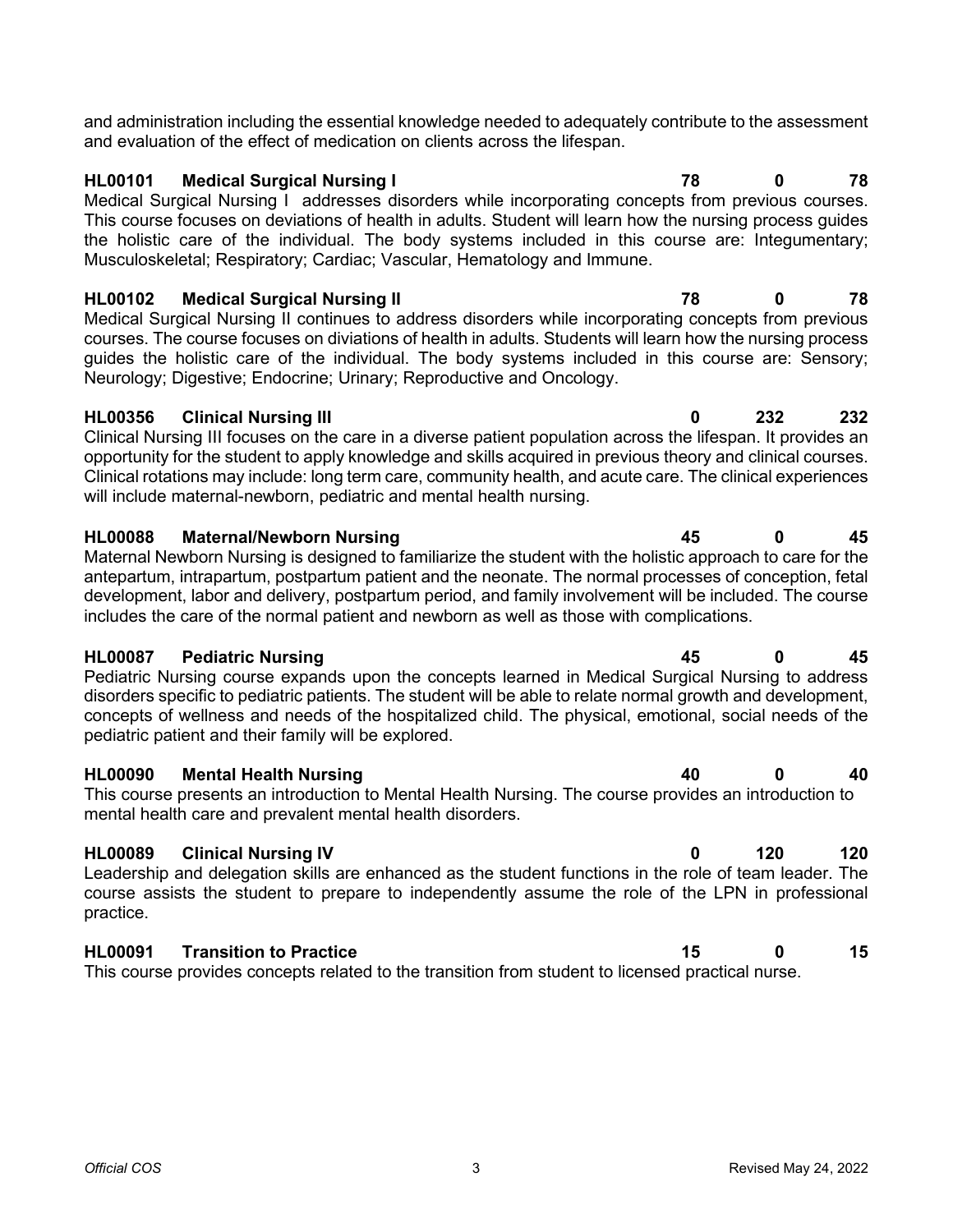| <b>Program Total:</b><br><b>Adult Student:</b> | Theory/Lab | <b>Clinical</b> | Total |
|------------------------------------------------|------------|-----------------|-------|
| <b>Prerequisite Total</b>                      | 75         |                 | 75    |
| PN Program Total                               | 732        | 656             | 1388  |
| <b>Total Hours</b>                             | 807        | 656             | 1463  |

### **Evaluation Policy:**

#### **Test Grades (related 53% of final grade)**

• Module Tests

#### **Academic Grades (22% of final grade)**

- **Quizzes**
- Assignments

### **Final Exam Grade (25% of final grade)**

#### **Clinical Grade (Pass/Fail)**

Students who maintain an A average and pass all module exams will be exempt from taking the course final exam.

#### **Grading Scale:**

The grading scale as adopted by the Board of Education is as follows:

$$
A = 93 - 100
$$
  
B = 85 - 92  
C = 77 - 84  
F = 76 & below

#### **Attendance Policy:**

For specific information related to attendance and tardiness refer to the Practical Nursing Handbook.

#### **Course Requirements and Expectations:**

The general course requirements and expectations include:

- Completing all required coursework to demonstrate academic achievement.
- Adherence to the policies and procedures as outlined in the Great Plains Technology Center Student Handbook and the Practical Nursing Handbook.
- The ability to functionally express self, orally and/or in writing.
- Students are required to wear uniforms in the classroom and clinical setting.
- Bending, walking and standing for long periods of time; lifting, carrying, and/or pushing equipment, supplies or patients exceeding 25 pounds are required.

#### **Student behavior includes:**

- Being punctual and adhering to daily attendance requirements.
- Using appropriate language and effective communication skills, avoiding gossip, and demonstrating patient and peer confidentiality.
- Demonstrating professionalism.
- Demonstrating a positive attitude.
- Accepting responsibility for personal actions.